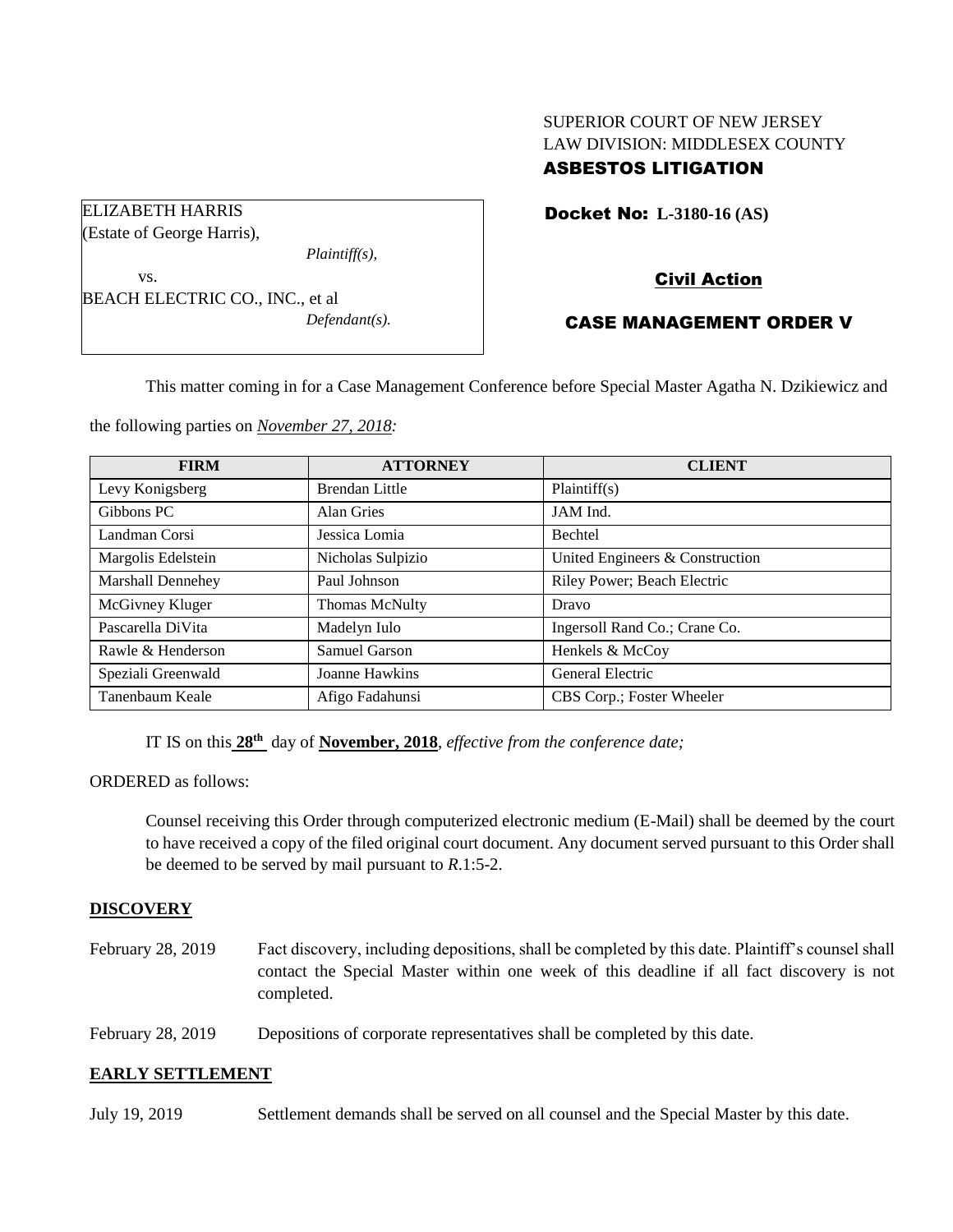### **SUMMARY JUDGMENT MOTION PRACTICE**

| May 31, 2019  | Plaintiff's counsel shall advise, in writing, of intent not to oppose motions by this date. |
|---------------|---------------------------------------------------------------------------------------------|
| June 14, 2019 | Summary judgment motions shall be filed no later than this date.                            |
| July 12, 2019 | Last return date for summary judgment motions.                                              |

#### **MEDICAL DEFENSE**

| April 18, 2019    | Plaintiff shall serve medical expert reports by this date.                                                                                                                                                                                               |
|-------------------|----------------------------------------------------------------------------------------------------------------------------------------------------------------------------------------------------------------------------------------------------------|
| April 18, 2019    | Upon request by defense counsel, plaintiff is to arrange for the transfer of pathology specimens<br>and x-rays, if any, by this date.                                                                                                                    |
| September 6, 2019 | Defendants shall identify its medical experts and serve medical reports, if any, by this date. In<br>addition, defendants shall notify plaintiff's counsel (as well as all counsel of record) of a<br>joinder in an expert medical defense by this date. |

## **LIABILITY EXPERT REPORTS**

| April 18, 2019 | Plaintiff shall identify its liability experts and serve liability expert reports or a certified expert |
|----------------|---------------------------------------------------------------------------------------------------------|
|                | statement by this date or waive any opportunity to rely on liability expert testimony.                  |

September 6, 2019 Defendants shall identify its liability experts and serve liability expert reports, if any, by this date or waive any opportunity to rely on liability expert testimony.

#### **ECONOMIST EXPERT REPORTS**

April 18, 2019 Plaintiff shall identify its expert economists and serve expert economist report(s), if any, by this date or waive any opportunity to rely on economic expert testimony.

September 6, 2019 Defendants shall identify its expert economists and serve expert economist report(s), if any, by this date or waive any opportunity to rely on economic expert testimony.

#### **EXPERT DEPOSITIONS**

October 4, 2019 Expert depositions shall be completed by this date. To the extent that plaintiff and defendant generic experts have been deposed before, the parties seeking that deposition in this case must file an application before the Special Master and demonstrate the necessity for that deposition. To the extent possible, documents requested in a deposition notice directed to an expert shall be produced three days in advance of the expert deposition. The expert shall not be required to produce documents that are readily accessible in the public domain.

### **PRE-TRIAL AND TRIAL**

| April 30, 2019  | The settlement conference previously scheduled on this date is <b>cancelled</b> . |
|-----------------|-----------------------------------------------------------------------------------|
| To be scheduled | Settlement conference.                                                            |

 $\_$  ,  $\_$  ,  $\_$  ,  $\_$  ,  $\_$  ,  $\_$  ,  $\_$  ,  $\_$  ,  $\_$  ,  $\_$  ,  $\_$  ,  $\_$  ,  $\_$  ,  $\_$  ,  $\_$  ,  $\_$  ,  $\_$  ,  $\_$  ,  $\_$  ,  $\_$  ,  $\_$  ,  $\_$  ,  $\_$  ,  $\_$  ,  $\_$  ,  $\_$  ,  $\_$  ,  $\_$  ,  $\_$  ,  $\_$  ,  $\_$  ,  $\_$  ,  $\_$  ,  $\_$  ,  $\_$  ,  $\_$  ,  $\_$  ,